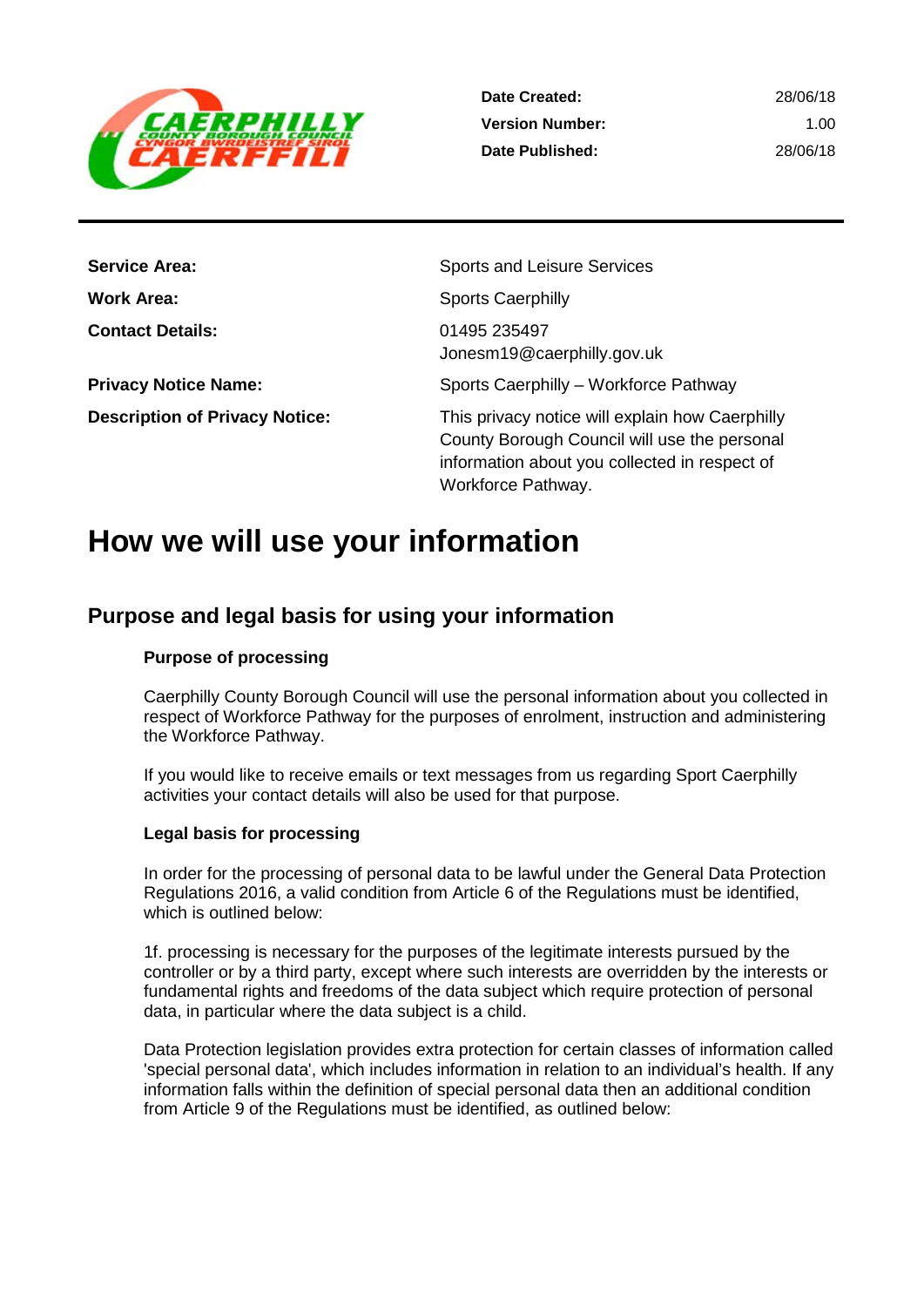- 18 (1) This condition is met if—
	- (a) the processing is necessary for the purposes of—
		- (i) protecting an individual from neglect or physical, mental or emotional harm, or
		- (ii) protecting the physical, mental or emotional well-being of an individual,
	- (b) the individual is—
		- (i) aged under 18, or
		- (ii) aged 18 or over and at risk,
	- (c) the processing is carried out without the consent of the data subject for one of the reasons listed in sub-paragraph (2), and
	- (d) the processing is necessary for reasons of substantial public interest.

## **Who will have access to your information**

#### **Identity of Data Controller and Data Protection Officer**

The Data Controller for your information is Caerphilly County Borough Council. The Data Protection Officer is:

Ms Joanne Jones Corporate Information Governance Manager / Data Protection Officer Email: dataprotection@caerphilly.gov.uk Tel: 01443 864322

#### **Details of main users of your information**

The main users of your information will be leisure staff, who are involved in providing instruction or the administration of the Workforce Pathway.

#### **Details of any sharing of your information with other organisations**

We will not share the information you provide / held in relation to the Workforce Pathway with other organisations unless there is a legal obligation / duty to do so.

#### **Requests for information**

All recorded information held by Caerphilly County Borough Council may be subject to requests under the Freedom of Information Act 2000, Environmental Information Regulations 2004 and Data Protection legislation.

If the information you provide is subject to such a request, where possible Caerphilly County Borough Council will consult with you on its release. If you object to the release of your information we will withhold your information if the relevant legislation allows.

## **How long will we retain your information**

#### **Details of retention period**

How long Caerphilly County Borough Council retains information is determined through statutory requirements or best practice.

We will retain the personal information about you collected in respect of Workforce Pathway for 18 months. We will contact you prior to the end of this period to refresh this information. If you do not refresh the information then the information will be deleted.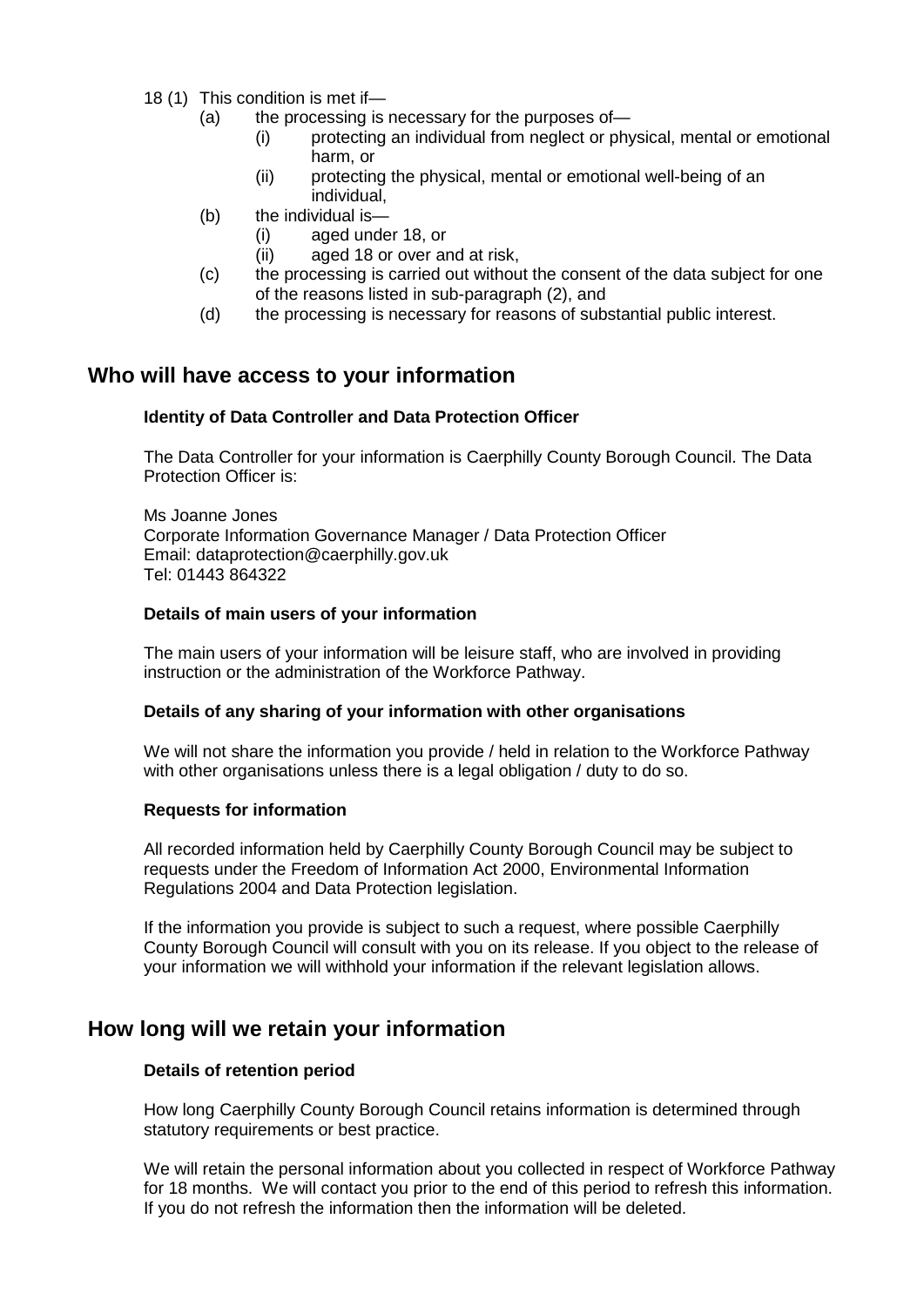If you have said that you would like to receive emails or text messages from us regarding Sport Caerphilly activities your contact details will used until you inform us that you no longer wish to receive these messages.

## **Your Rights (Inc Complaints Procedure)**

#### **Your rights under the Data Protection**

Data Protection gives data subjects (those who the information is about) a number of rights:

- The right of subject access Application forms for this process are available on our website: [SAR Form](http://www.caerphilly.gov.uk/CaerphillyDocs/Council-and-democracy/sar_form.aspx)
- The right to be informed
- The right of rectification
- The right to erasure
- The right to restrict processing
- The right to object
- The right to data portability
- Rights in relation to automated decision making and profiling.

Further information on your rights is available from: [www.ico.org.uk.](http://www.ico.org.uk/)

To enact your rights please contact the service area detailed on the top of this form.

#### **Complaints Procedure**

If you are unhappy with the way that Caerphilly County Borough Council has handled your request / information, you have the right of complaint. Please contact the Service Area detailed at the top of this document outlining your issues.

If you remain unhappy you also have a right of complaint to the Information Commissioner's Office. Please follow this link for further information on the complaints process.

[www.caerphilly.gov.uk/My-Council/Data-protection-and-freedom-of-information/Questions](http://www.caerphilly.gov.uk/My-Council/Data-protection-and-freedom-of-information/Questions-and-complaints)[and-complaints](http://www.caerphilly.gov.uk/My-Council/Data-protection-and-freedom-of-information/Questions-and-complaints)